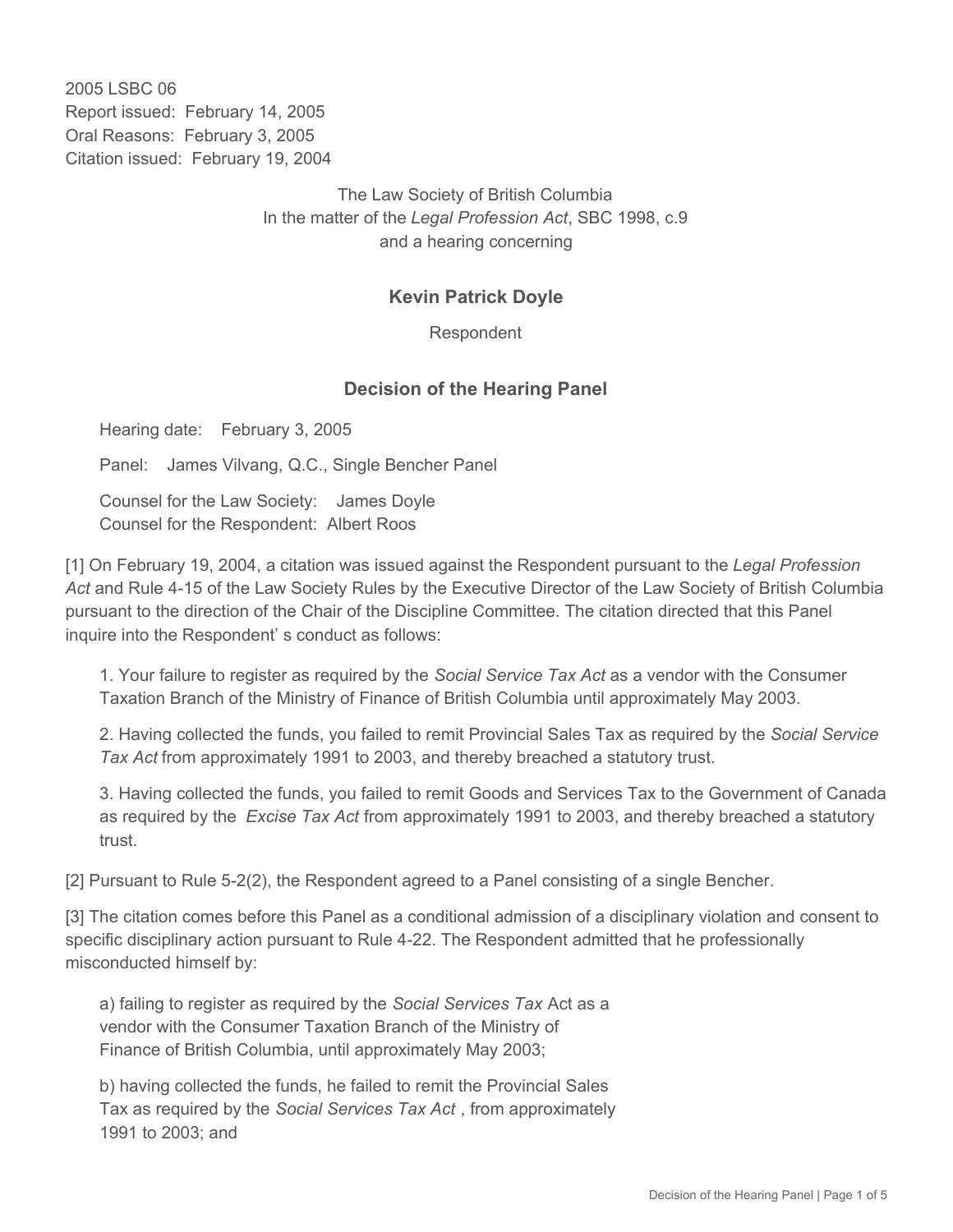c) having collected the funds, he failed to remit Goods and Services Tax to the Government of Canada, as required by the *Excise Tax Act* , from approximately 1991 to 2003.

[4] The admission, an Agreed Statement of Facts, and a proposal regarding penalty were considered by the Discipline Committee on January 13, 2005. The Discipline Committee resolved to accept Mr. Doyle' s admission and the proposed disciplinary

action. The Committee further resolved to instruct Law Society counsel to recommend acceptance of Mr. Doyle' s conditional admission to the Hearing Panel.

[5] An Agreed Statement of Facts was submitted as Exhibit 3. It contained the following:

1. Kevin Patrick Doyle was called to the Bar in Victoria, British Columbia, on August 1, 1985. At all material times he has been a Member of the Law Society of British Columbia (the " Respondent" )

2. In terms of employment history, the Respondent practiced as a sole practitioner from August 1, 1985 to December 31, 1985. He ceased practice on December 31, 1985 until March 6, 1987. He then practiced as a sole practitioner from march 6, 1987 until February 12, 1990. From February 12, 1990, the Respondent practiced as an associate with Hatter, Thompson and Shumka. From April 30, 1990 to July 1, 1990, the Respondent practiced as a sole practitioner. From July 1, 1990 until February 1, 1992, he practiced as an associate with Smith Hutchison. From February 1, 1992 to date, the Respondent has practiced as a sole practitioner, mainly in the areas of real estate, immigration, personal injury, wills and estates, general litigation and aboriginal law.

3. By letter dated April 22, 2003, the Respondent wrote to the Law Society, advising that he had made an assignment into bankruptcy, effective April 15, 2003. He attached correspondence from his Trustee in Bankruptcy as well as a copy of his Statement of Affairs.

4. The Respondent' s Statement of Affairs indicated a debt owing to Canada Customs and Revenue Agency (" CCRA" ) in the sum of \$113,586.00, as well as an amount owing to the Ministry of Finance, attention Social Services Tax, in an unknown amount.

5. A member of the Department of Audit and Investigations of the Law Society (" Audit Department" ) wrote to the Respondent on April 4, 2003, requesting information regarding the amount owed the Minister of Finance.

6. The Respondent responded on May 20, 2003, stating:

" In answer to your query, the precise amount owing for Social Service Tax is not yet determined but will either be agreed or possibly be determined after an audit."

7. The Audit Department wrote to the Respondent on May 23, 2003 asking that the Respondent provide the known amount for Social Service Tax (" SST" ), also known as Provincial Sales Tax (" PST" ) and once the audit was complete, the precise amount. An inquiry was also made as to whether monies were owed to GST and the amount, if any.

8. The Respondent replied on June 19, 2003 indicating that he did not have a precise amount for SST, but he believed the amount was not less than \$17,500.00 and may be considerably more when interest and penalties are applied. In terms of GST, he indicated that as of June 5, 2003, the amount owing for GST was \$17,308.89, plus interest of \$5,446.99 and \$7,863.87 for penalties, for a total of \$30,619.75.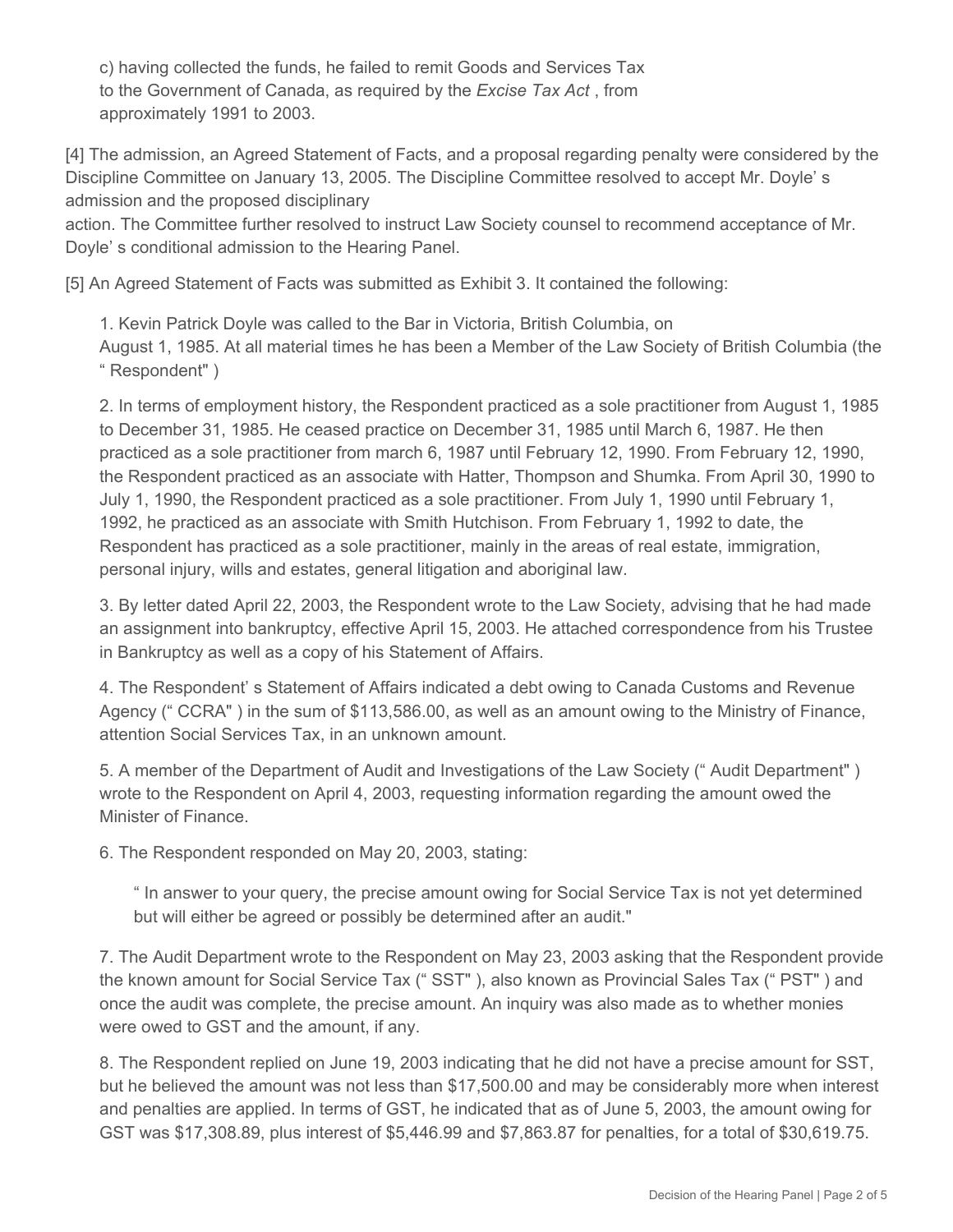9. The Audit Department wrote to the Respondent on June 20, 2003 inquiring as to why the GST amount was not listed on the Respondent' s Statement of Affairs, how the indebtedness arose and when. An inquiry was also made as to the SST account number.

10. The Respondent advised on August 27, 2003, that the Trustee, in preparing the Statement of Affairs, " . . . did not separate out from the total amount listed a breakdown of what was owed to CCRA for arrears of income tax and what GST. Secondly, it was only after receiving notice of my bankruptcy that CCRA made a revised claim. . ." The precise figure owing the GST, inclusive of interest and penalty, was not known until June 5, 2003, as the Respondent had indicated in his letter of June 19, 2003 to the Audit Department. He further indicated that the indebtedness arose " due to my failure to file Returns quarterly and pay proper amounts owing when due . . ."

11. In terms of the PST, the Respondent indicated that until May 30, 2003 he had never registered as a collector of PST at all. He further indicated that he had collected PST on his accounts since about 1991, but had not remitted the amounts collected.

[6] Counsel for the Law Society and counsel for the Respondent jointly submitted the appropriate penalty would be:

- 1. A fine in the amount of \$2,000.
- 2. Costs in the amount of \$3,000
- 3. The Respondent should have 18 months to pay the fine and costs.

[7] Having considered the agreed upon facts, the evidence of the Respondent, the submissions of counsel, and the authorities presented, I conclude that the penalty proposed is appropriate.

[8] I would add that if additional time to pay is required the Respondent should have leave to apply.

## **Anonymous Publication**

[9] Counsel for the Respondent member applied to the Panel for an order that publication of these discipline proceedings should not identify the Respondent. That application was opposed by counsel for the Law Society.

[10] Counsel agreed that as a general rule, publication of the Respondent' s name was required and that only in exceptional circumstances is that rule to be departed from.

[11] Rule 4-38.1 provides:

(1) Except as allowed under this Rule, a publication under 4-38 must identify the Respondent.

And:

(3) The panel may order that publication not identify the respondent if

a) the panel has imposed a penalty that does not include a suspension or disbarment, and

b) publication will cause grievous harm to the respondent or another identifiable individual that outweighs the interest of the public and the Society in full publication.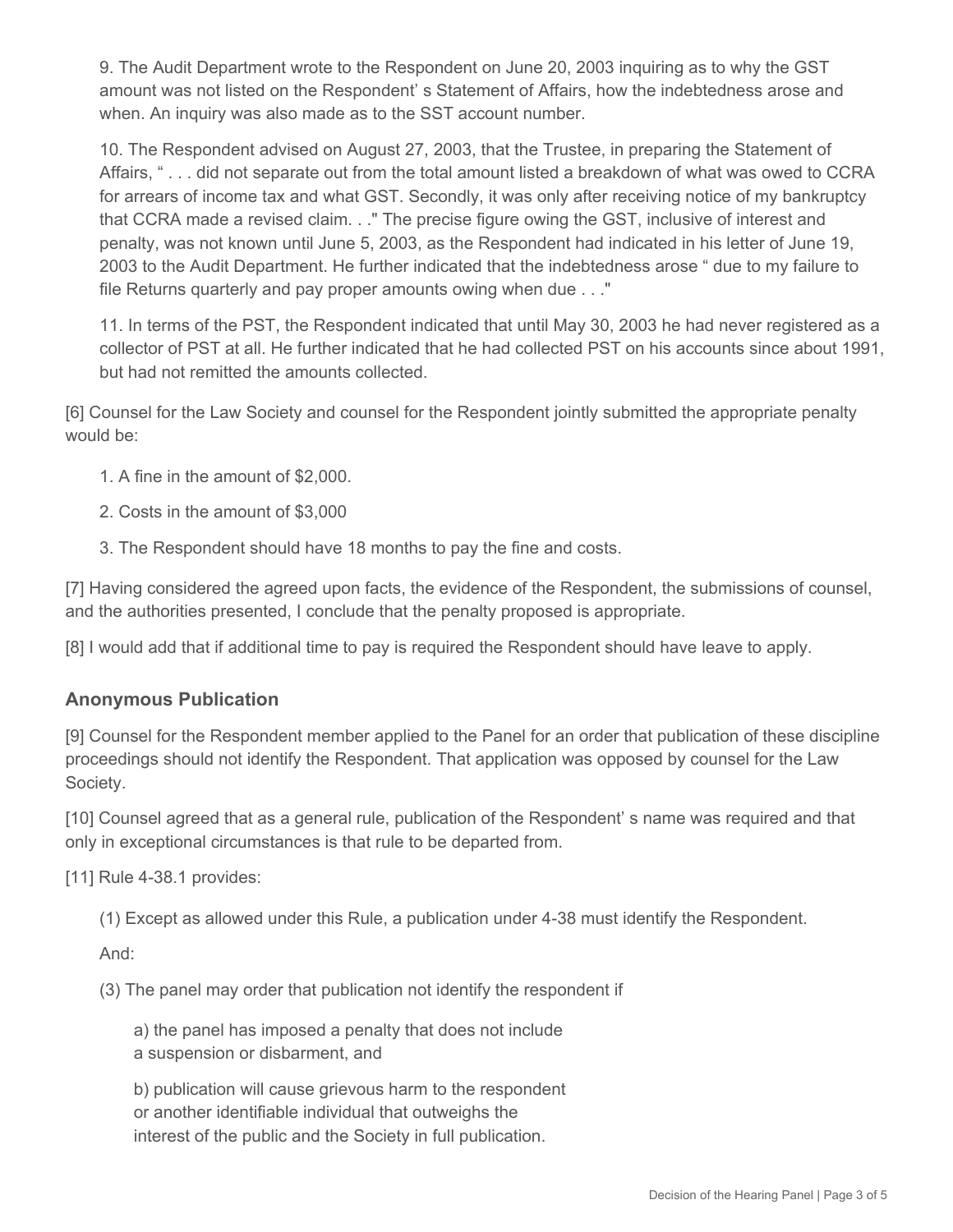The issue in this case is, in the circumstances of this case, will publication of the Respondent' s name cause grievous harm to the Respondent or another identifiable individual that will outweigh the public interest in full publication.

[12] The Respondent testified that he is 67 years of age, single, with no dependents, and living a very modest life style. He rents space from a law firm, but conducts a sole practice. He earns his living mainly by doing personal injury work, but he devotes a tremendous amount of time to pro bono legal work and other community service on behalf of many groups, including gays and lesbians, the disabled, the homeless, First Nations organizations, cultural groups, and the Catholic Church. In approximately 19 years of practice, his professional record has been unblemished except for this.

[13] In support of the Respondent, letters were submitted by a member of the firm from which the Respondent rents space and from the chief councillor of a First Nations group for which the Respondent works for free.

[14] Counsel for the Law Society described the letter from the First Nations group as " perplexing" . I agree. The letter from the First Nations group contains the following statements:

" Mr. Doyle brings a unique legal professional perspective difficult to replicate in another lawyer in British Columbia. Throughout this matter, Mr. Doyle has done this work for us completely pro bono. Had Mr. Doyle charged us fees, it would have cost us up to this time in excess of \$50,000, and this fight is far from over yet. We simply do not have the money to employ a lawyer in this vital and ongoing matter. Yet, it would be impossible for us to carry on without a lawyer' s help.

Yet the letter also says that they would not continue to take his free assistance if his name was published. That is their choice. And in my humble opinion, their mistake.

[15] They say: " The loss of Mr. Doyle' s services would undoubtedly cause us grievous harm." In my view, that is far different from saying, " The publication of his name would undoubtedly cause us grievous harm" . Even if they did say that, I would not accept their view of things. I would agree with the submission of counsel for the Law Society that: " One would think his timeless efforts, valued service, and unique legal professional perspective would garner support for him personally and allow him to continue to assist them in their cause."

[16] Although it is beyond the scope of what I am required to decide, I cannot help but add that, in my view, they need him more than he needs them. I cannot see that the possible loss of this " client" could cause the Respondent any " grievous harm".

[17] The letter from the member of the firm from which the Respondent rents space is very helpful in describing the effects of full publication on Mr. Doyle personally.

[18] I have been greatly assisted by the clear and well-focused submissions by both counsel and by the authorities submitted, particularly the decision in " A Lawyer" , 2004 LSBC 19. I agree with the Panel' s conclusions that:

. . . medical evidence is not always required to establish grievous harm and that each case is to be decided on its own facts and merits.

And this from paragraph 12:

. . . the test that should be applied in regard to Rule 4-38.1 is to balance the grievous harm to the individual, taking into account the individual' s self-worth, emotional health, and reputation against the